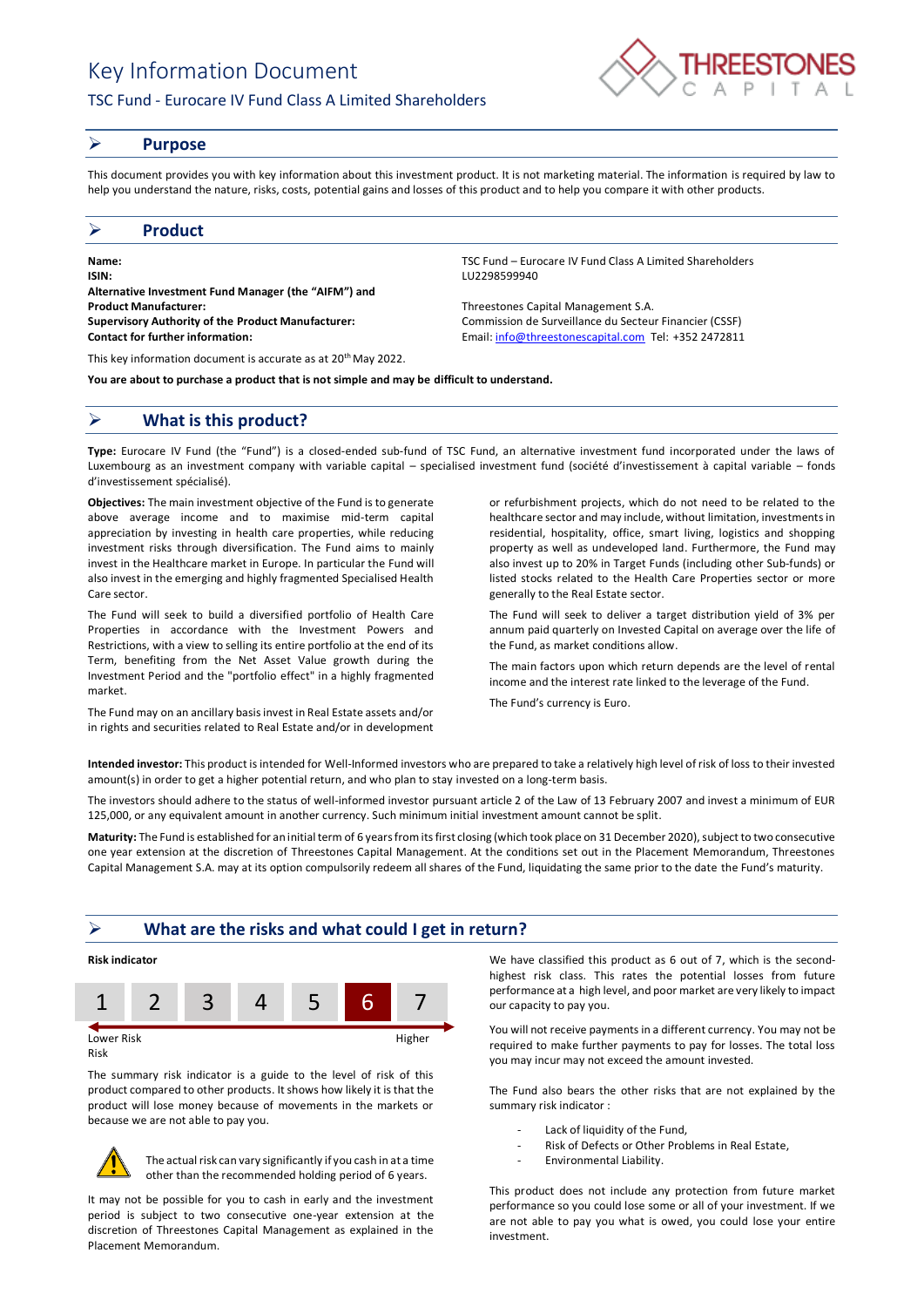# Key Information Document



# TSC Fund - Eurocare IV Fund Class A Limited Shareholders

#### **Performance scenarios**

Market developments in the future cannot be accurately predicted. The scenarios shown are only an indication of some of the possible outcomes based on recent returns. Actual returns could be lower.

| Investment of EUR10,000   |                                     | If you cash in after 1<br>year | If you cash in after 3<br>years | If you cash in after 6<br><b>Vears</b> (recommended holding<br>period) |
|---------------------------|-------------------------------------|--------------------------------|---------------------------------|------------------------------------------------------------------------|
| <b>Stress scenario</b>    | What you might get back after costs | EUR 9,275.25                   | EUR 9,092.39                    | EUR 9,575.92                                                           |
|                           | Average return each year            | $-7.25%$                       | $-3.12%$                        | $-0.72%$                                                               |
| Unfavorable scenario      | What you might get back after costs | EUR 9.362.10                   | EUR 9,697.86                    | EUR 10,776.47                                                          |
|                           | Average return each year            | $-6.38%$                       | $-1.02%$                        | 1.25%                                                                  |
| Moderate scenario         | What you might get back after costs | EUR 9,883.20                   | EUR 11,584.30                   | EUR 13,498.48                                                          |
|                           | Average return each year            | $-1.17%$                       | 5.02%                           | 6.40%                                                                  |
| <b>Favorable scenario</b> | What you might get back after costs | EUR 10.061.00                  | EUR 12,690.69                   | EUR 15,608.18                                                          |
|                           | Average return each year            | 0.61%                          | 9.12%                           | 9.22%                                                                  |

This table shows the money you could get back over the next 6 years, under different scenarios, assuming that you invest EUR10,000. The scenarios shown illustrate how your investment could perform. You can compare them with the scenarios of other products.

The scenarios presented are an estimate of future performance based on evidence from the past on how the value of this investment varies, and are not an exact indicator. What you get will vary depending on how the market performs and how long you keep the investment/product.

This product cannot be easily cashed in. This means it is difficult to estimate how much you would get back if you cash in before the end of the recommended holding period. You will either be unable to cash in early or you will have to pay high costs or make a large loss if you do so.

The figures shown include all the costs of the product itself, but may not include all the costs that you pay to your advisor or distributor. The figures do not take into account your personal tax situation, which may also affect how much you get back.

# ➢ **What happens if Eurocare IV Fund is unable to pay out?**

The investor may face a financial loss due to the default of the Fund. This loss is not covered by an investor compensation or guarantee scheme.

Upon the dissolution of the Fund in the context of insolvency proceedings, the assets of the Fund will be liquidated in an orderly manner and all investments or the proceeds from the disposal or liquidation of investments will be distributed to the Limited Shareholders in compliance with the distribution policy.

# ➢ **What are the costs?**

The Reduction in Yield (RIY) shows what impact the total costs you pay will have on the investment return you might get. The total costs take into account one-off, ongoing and incidental costs

The amounts shown here are the cumulative costs of the product itself, for three different holding periods. They include potential early exit penalties. The figures assume you invest EUR10,000. The figures are estimates and may change in the future.

#### **Costs over time**

The person selling you or advising you about this product may charge you other costs. If so, this person will provide you with information about these costs and show you the impact that all costs will have on your investment over time.

| Investment of EUR10,000         | If you cash in after 1 year | If you cash in after 3 years | If you cash in after 6 years<br>(recommended holding period) |
|---------------------------------|-----------------------------|------------------------------|--------------------------------------------------------------|
| Total costs                     | EUR 946.80                  | EUR 2,636.98                 | EUR 3.760.86                                                 |
| <b>RIY (Reduction in Yield)</b> | 9.09%                       | 4.91%                        | 3.93%                                                        |